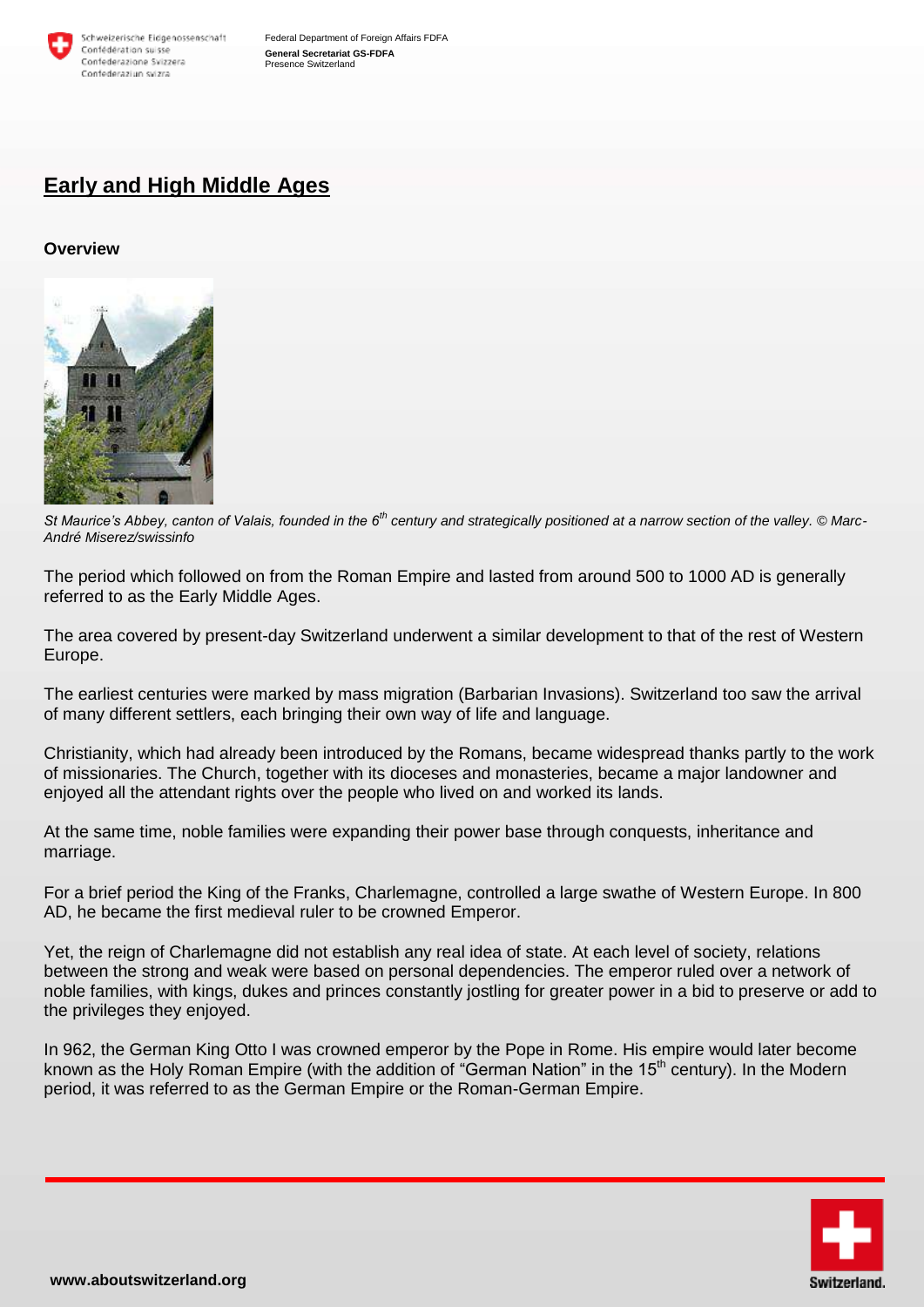# **Linguistic boundaries**

In post-Roman times linguistic boundaries began to form due to the arrival of the Germanic people.

The Alemanni moved into northern Switzerland in such large numbers that their language – a forerunner of today's Swiss German dialects – gradually displaced the local Romansh language.

On the other hand, the Burgundians adopted the language of the local Gallo-Roman population (in what is now western Switzerland) whom they ruled after the conquest of Savoy. By this time the Celtic dialect had given way to a form of Latin which developed into the various patois of western Switzerland before being taken over by standard French.

Other regions (Raetia, which the Alemanni failed to conquer and Ticino, which was under the rule of the Germanic Lombards) retained their Latin-related dialects, which developed into the languages (Romansh and Italian) still spoken in this region.

# **The Franks and their sphere of influence**



*Statue of Charlemagne set in an exterior wall, Zurich. © FDFA, Presence Switzerland*

From the 6th century onwards the Franks, a Germanic people, gradually moved in from the west. They first conquered the Burgundians, followed by the Alemanni and the Lombards.

Two successive Frankish dynasties – the Merovingians and the Carolingians – prevailed for a lengthy period which culminated in the reign of Charlemagne (742-814). However, his empire was divided up in 843 after the death of his son Louis the Pious. The area east of the River Aare became part of the eastern Frankish empire of Louis the German, while the areas west of the river became part of the short-lived kingdom of Middle Francia.

In 917 what is now eastern and central Switzerland was controlled by the eastern Frankish Duchy of Swabia, while western Switzerland, once part of the now dissolved Middle Francia, belonged to the House of Burgundy. It was not until 1032 that the entire territory of modern Switzerland was governed by a single ruler, namely the Holy Roman Emperor.

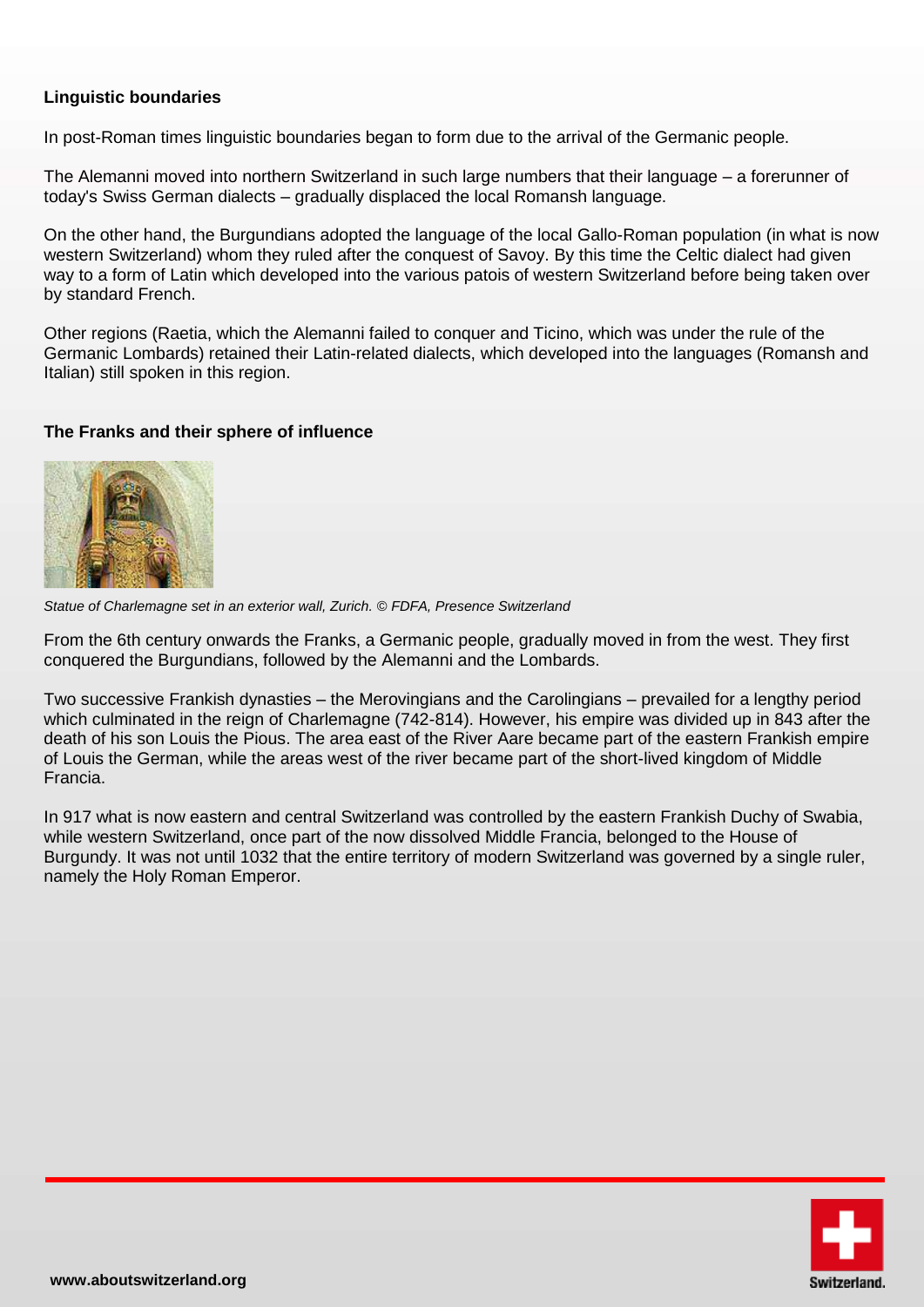# **Invasions**



*A statue of St Bernhard on the eponymous mountain pass. © FDFA, Presence Switzerland*

In the early Middle Ages, local noble families were constantly fighting to gain more power. This left the area weak and attracted foreign invaders.

## The Saracens

In the 10<sup>th</sup> century several areas that are today part of Switzerland were threatened by the Saracens. The exact origin of these Muslim warriors and colonialists is unclear. All we know is that they moved from a base in Provence (southern France) towards northern Italy and conquered the western Alpine passes. Before they were repelled by local Frankish troops, they had managed to penetrate Valais and even reached as far as Chur.

### The Hungarians

At about the same time, the Hungarians also posed a threat to the northern plateau. The Hungarians originally came from Asia before reaching the Danube and moving westwards. In 917 they destroyed Basel and later burnt down the monasteries of St. Gall and Rheinau. It was only in 955 that the Holy Roman Emperor, Otto I, succeeded in driving them out.

# **The role of Christianity**



*Monastery of St John in Müstair (canton of Graubünden), which was founded in 800 AD. © FDFA, Presence Switzerland*

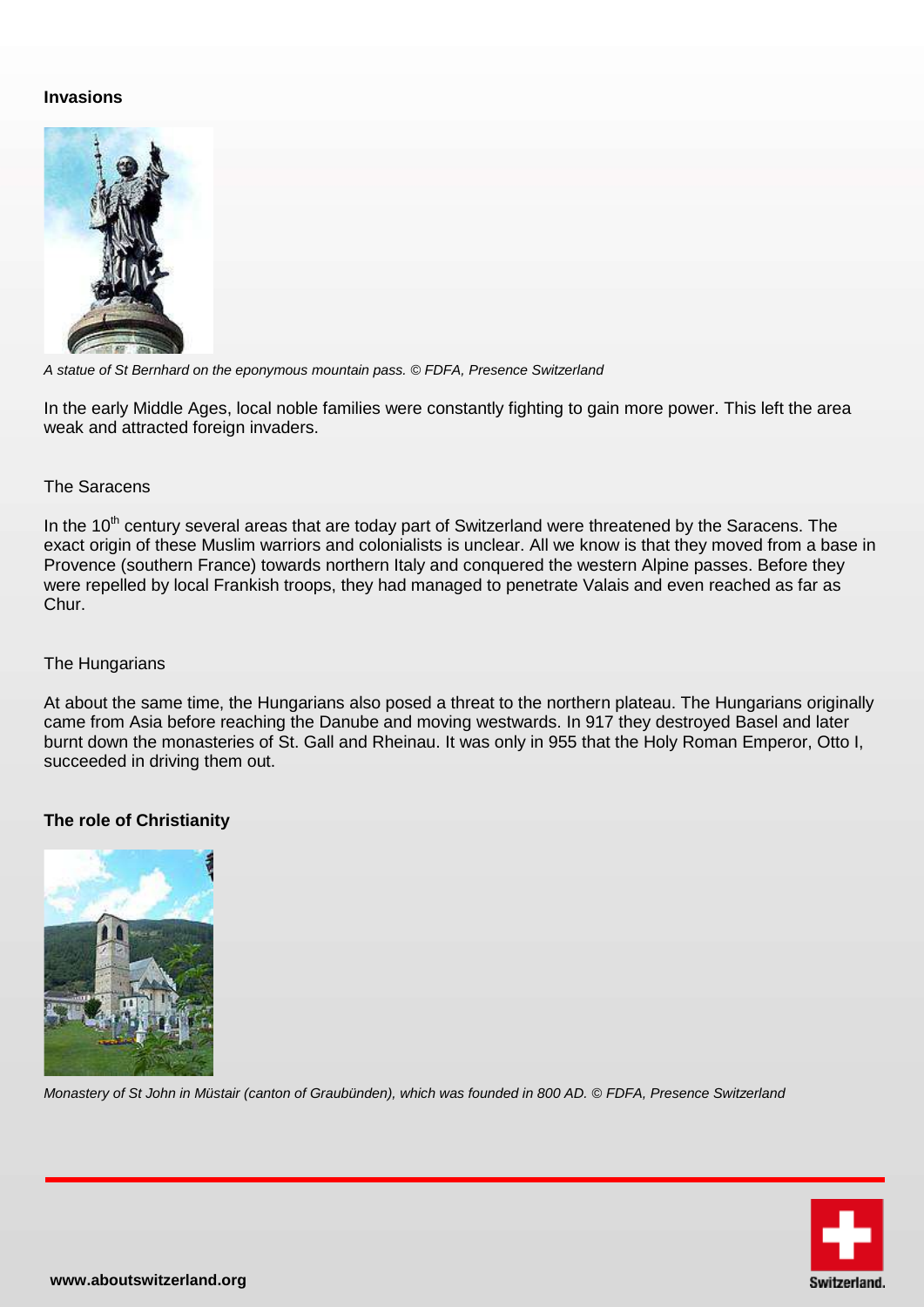Christianity arrived in Switzerland during the Late Roman period. The oldest written evidence for this dates from the  $4<sup>th</sup>$  century.

In 381, Christianity became the official state religion of the Roman Empire. Small churches were built in the fortified towns and dioceses were established in the main administrative centres.

After the departure of the Romans, Western Switzerland remained Christian under the Burgundians, while the Alemanni stayed pagan until the 7<sup>th</sup> century. It was only St. Gall, who accompanied the Irish monk Columbanus to Zurich and Lake Constance, who succeeded in winning the population over to Christianity. While Columbanus moved on to Italy, St. Gall remained in what is now eastern Switzerland (the city of St. Gallen is named after him). On the site of his former cell, the Abbey of St. Gall was founded in the  $8<sup>th</sup>$  century.

During this period, many other monasteries were founded and these developed into important centres of learning and culture. Monasteries were often built in strategic locations – e.g. on roads that led to Alpine passes, such as Disentis and Müstair.

The Church also played an important role in politics. In order to strengthen their power against the local nobles, the German kings often gifted estates to monasteries and dioceses. As a result, many of them exercised power over places and people just like noble families did. Monasteries, in particular, played an important role in the settlement and cultivation of the land.

## **The common people**



*A 13th century farmer at work – detail from the rose window of Lausanne Cathedral. © FDFA, Presence Switzerland*

Most people in Switzerland worked the land, though their living and working conditions varied considerably. There were those who ran a farm which they rented from a lord. Some were serfs who occupied land owned by the lord of the manor and were required to work it on his behalf. Others were free tenants, who gave the landowner a share of their crops as rent. Certain farmers had the opportunity to acquire ownership of land if, for example, they were prepared to cultivate it.

An important group of such people who knew how to make fallow land fertile were the German-speaking Walser, who had migrated eastwards in the 12-13<sup>th</sup> century from Upper Valais to Graubünden and Voralberg, as well as southwards to northern Italy. These people enjoyed many privileges because of the contribution they had made to the settlement and cultivation of Alpine areas.

#### **Switzerland as part of the Holy Roman Empire**

In the year 1000 Switzerland belonged to three kingdoms: western Switzerland to the Kingdom of Burgundy, northern and eastern Switzerland to the Eastern Frankish Kingdom, and southern Switzerland to the Kingdom of Italy.

In 1030 the Holy Roman Emperor Conrad II, who ruled over Italy, as well as large swathes of western and central Europe, was crowned King of Burgundy in Payerne in 1033 and set about uniting the Swiss territories by placing them under the sovereignty of the Holy Roman Empire. However, the local rulers came from very

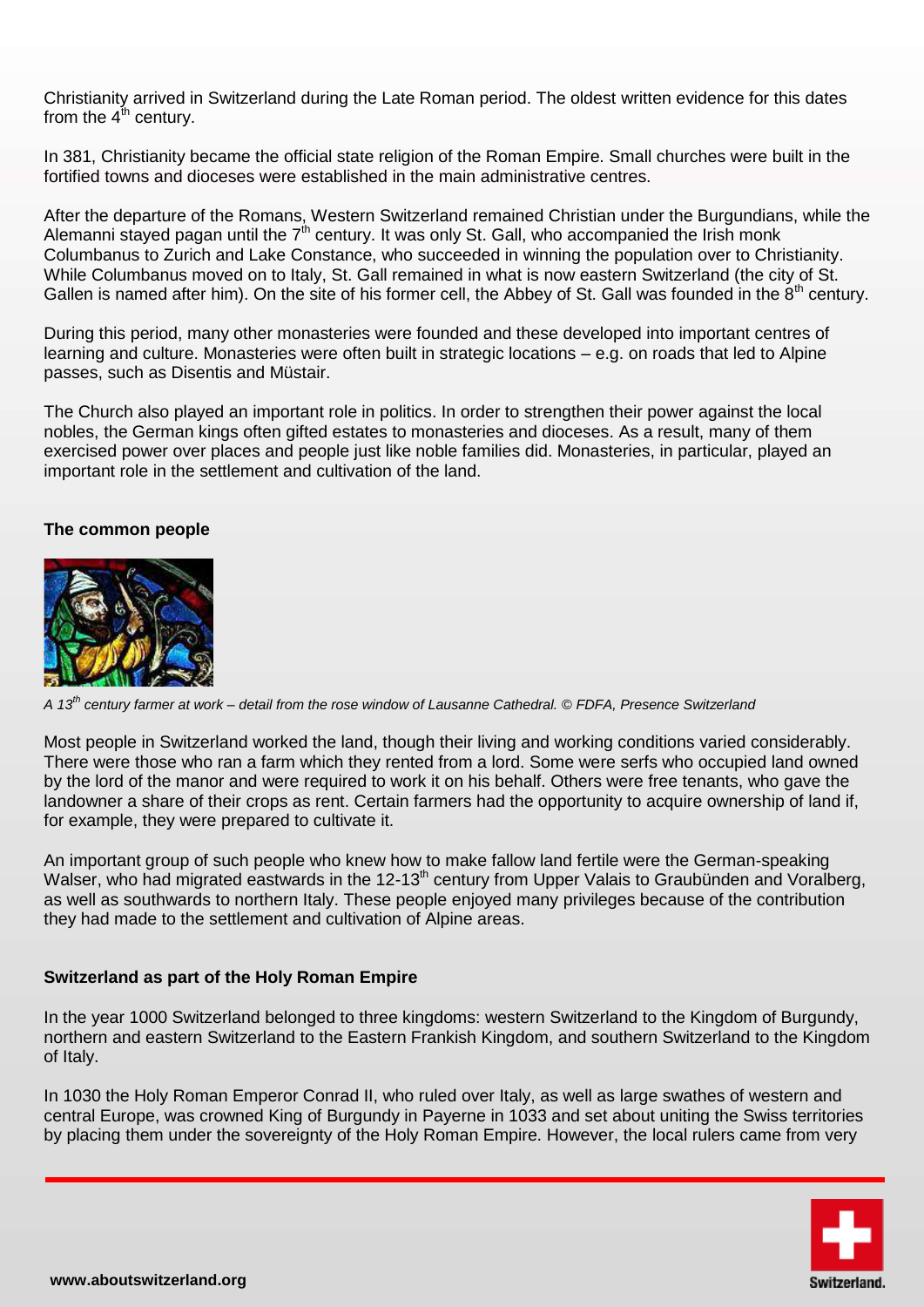different backgrounds: some were members of important noble families, while others were non-aristocratic landowners, abbots or bishops.

Not all of these rulers had the same rights. Many rights were guaranteed personally by the Emperor to individuals and later to communities. However, the rights retained by the local rulers (minting of coins, collection of customs duties, running of markets and management of the courts) helped them to become wealthy.

## **The Emperor and the nobility**



*Burgdorf Castle, canton of Bern. Built by Duke Konrad of Zähringen in the 12th century, the castle fell into the hands of the Kyburgs in 1218 and was bought by the city of Berne in 1384. © FDFA, Presence Switzerland*

From the 12<sup>th</sup> century, rulers of the German empire were elected by the German princes and only members of certain families could compete for election. If an emperor was weak, the powerful families virtually had a free hand. The most influential families on Swiss territory were the Zähringers (founders of Bern and Fribourg), the Counts of Savoy, the Kyburgs and the Habsburgs.

The Emperor was backed by two pillars of power:

- 1) The personal power of his family's properties
- 2) His power as ruler of an entire empire.

This duality also played an important role in Swiss history, such as when members of the Habsburg family, which owned much land and was very influential in Switzerland, were elected emperor.

#### **The revival of towns and trade**



*'Cart ruts' in Vuiteboeuf, canton of Vaud: the two parallel ruts in the solid rocks stopped carts losing control as they braked. Long thought to be from Roman times, they actually date from the 13th and 14th century. © FDFA, Presence Switzerland*

The 11<sup>th</sup> century was marked by major economic growth in Switzerland and elsewhere.

Agricultural production – as a result of favourable climatic conditions and improved cultivation techniques – was enhanced. The more conducive living conditions led to population growth since the increased harvests